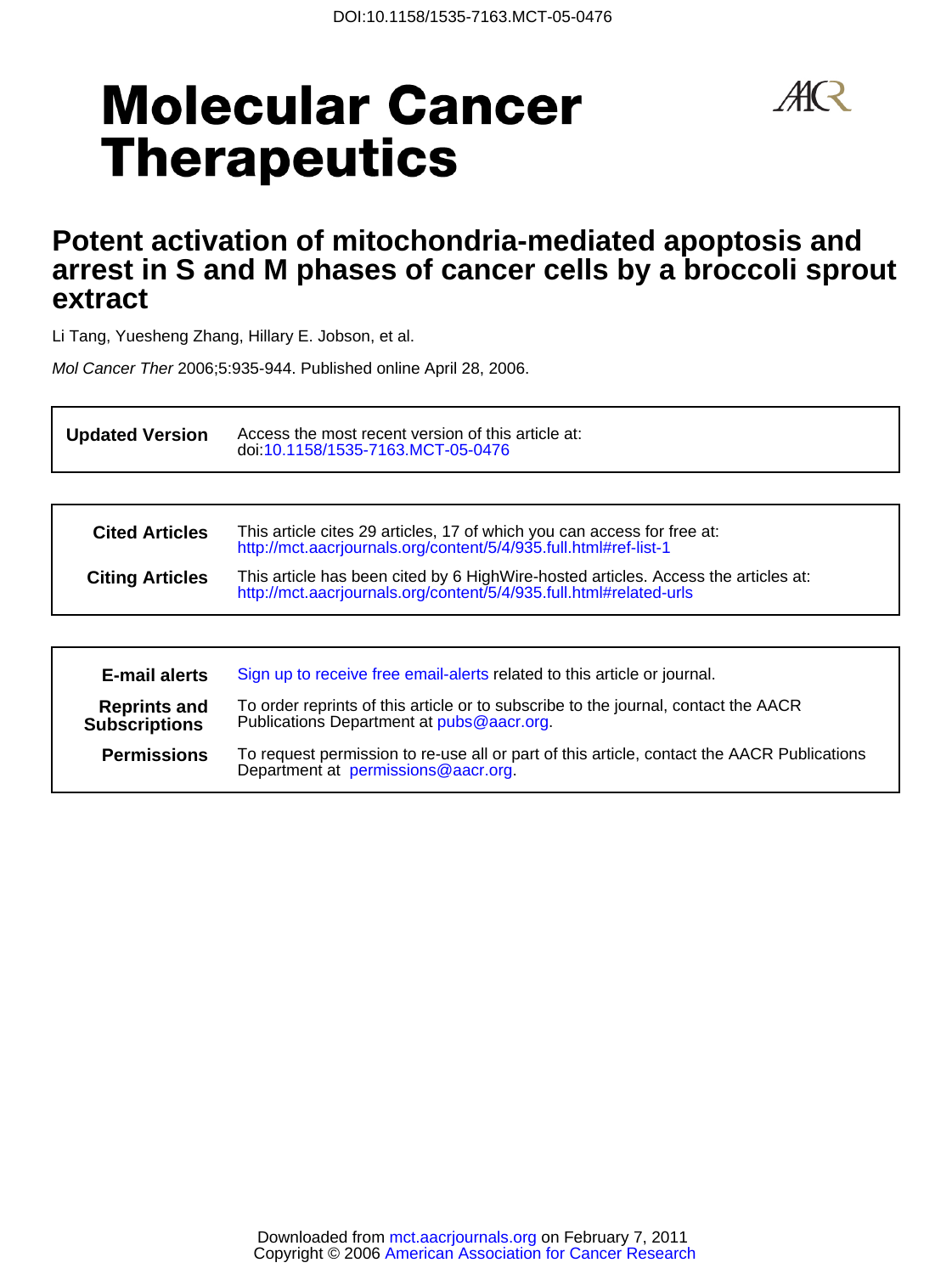# Potent activation of mitochondria-mediated apoptosis and arrest in S and M phases of cancer cells by a broccoli sprout extract

# Li Tang,<sup>1</sup> Yuesheng Zhang,<sup>1</sup> Hillary E. Jobson,<sup>1</sup> Jun Li,<sup>1</sup> Katherine K. Stephenson,<sup>2</sup> Kristina L. Wade, $^2$  and Jed W. Fahey<sup>2</sup>

<sup>1</sup>Department of Chemoprevention, Roswell Park Cancer Institute, Buffalo, New York and <sup>2</sup>Lewis B. and Dorothy Cullman Cancer Chemoprotection Center, Department of Pharmacology and Molecular Sciences, Johns Hopkins University School of Medicine, Baltimore, Maryland

# Abstract

We have previously shown that broccoli sprouts are a rich source of chemopreventive isothiocyanates, which potently induce carcinogen-detoxifying enzymes and inhibit the development of mammary and skin tumors in rodents. However, the principal isothiocyanate present in broccoli sprout extracts, sulforaphane, not only induces carcinogen-detoxifying enzymes but also activates apoptosis and blocks cell cycle progression. In this article, we show that an aqueous extract of broccoli sprouts potently inhibits the growth of human bladder carcinoma cells in culture and that this inhibition is almost exclusively due to the isothiocyanates. Isothiocyanates are present in broccoli sprouts as their glucosinolate precursors and blocking their conversion to isothiocyanates abolishes the antiproliferative activity of the extract. Moreover, the potency of isothiocyanates in the extract in inhibiting cancer cell growth was almost identical to that of synthetic sulforaphane, as judged by their  $IC_{50}$  values (6.6 versus 6.8  $\mu$ mol/L), suggesting that other isothiocyanates in the extract may be biologically similar to sulforaphane and that nonisothiocyanate substances in the extract may not

Copyright © 2006 American Association for Cancer Research. doi:10.1158/1535-7163.MCT-05-0476

interfere with the antiproliferative activity of the isothiocyanates.Further study showed that the isothiocyanate extract of broccoli sprouts activated the mitochondriamediated apoptosis pathway and halted cells in S and M phases. Cell cycle arrest was associated with downregulation of Cdc25C and disruption of mitotic spindles. These data show that broccoli sprout isothiocyanate extract is a highly promising substance for cancer prevention/treatment and that its antiproliferative activity is exclusively derived from isothiocyanates.[Mol Cancer Ther 2006;5(4):935–44]

## Introduction

We have previously shown that broccoli sprouts are an exceptionally rich source of sulforaphane [1-isothiocyanato-4-(methylsulfinyl)butane], a well-known cancer chemopreventive isothiocyanate (1). The chemopreventive activity of sulforaphane was first brought to light in the early 1990s when we found it to be the principal ingredient of mature broccoli extracts exhibiting potent induction of carcinogen-detoxifying phase 2 enzymes (2) and to inhibit mammary tumor induction by 7,12-dimethylbenz $(a)$ anthraacene in rats (3). Sulforaphane has since been rigorously and extensively studied in many laboratories (see ref. 4 for detailed review), and additional chemopreventive mechanisms have been discovered, among which the induction of apoptosis and arrest of cell cycle progression have been shown to occur without cell and tissue specificity. More recently, sulforaphane was shown to inhibit the growth of prostate cancer xenografts in nude mice (5), first indicating its cancer therapeutic potential. In this context, several recent studies have shown that sulforaphane targets cellular molecules that are critical for cancer cell survival and proliferation, including inhibition of histone deacetylase (6) and inhibition of tubulin polymerization (7). Although broccoli sprout extracts were previously shown to induce phase 2 enzymes and to inhibit 7,12-dimethylbenz(a)anthracene –induced mammary tumor development in rats (1), and very recently to inhibit UVinduced skin tumor development in mice (8), the antiproliferative activity of broccoli sprout extracts has not yet been evaluated.

In addition to sulforaphane, broccoli sprout extracts also contain in relatively lower quantities two isothiocyanates that are structurally similar to sulforaphane, iberin and erucin (see Fig. 1 for their chemical structures; ref. 9). Several studies have shown that iberin and erucin possess chemopreventive properties similar to sulforaphane (2, 10, 11). The isothiocyanates in broccoli sprouts are generated only when the plants are damaged, through myrosinasecatalyzed hydrolysis of glucosinolates ( $\beta$ -thioglucoside

Received 11/17/05; revised 12/22/05; accepted 2/21/06.

Grant support: USPHS grants CA100623 and CA93780, and The Lewis B. and Dorothy Cullman Foundation.

The costs of publication of this article were defrayed in part by the payment of page charges. This article must therefore be hereby marked advertisement in accordance with 18 U.S.C. Section 1734 solely to indicate this fact.

Note: Jed W. Fahey and The Johns Hopkins University own stock in Brassica Protection Products LLC, which sells broccoli sprouts. He is a founder of and an unpaid scientific consultant to Brassica Protection Products, and his stock is subject to certain restrictions under University policy. The terms of this arrangement are being managed by The Johns Hopkins University in accordance with its conflict of interest policies.

Requests for reprints: Yuesheng Zhang, Department of Chemoprevention, Roswell Park Cancer Institute, Elm and Carlton Streets, Science 711, Buffalo,NY 14263. Phone 716-845-3097; Fax: 716-845-1144. E-mail: yuesheng.zhang@roswellpark.org

Copyright © 2006 American Association for Cancer Research Downloaded fro[m mct.aacrjournals.org on February 7, 2011](http://www.aacr.org/)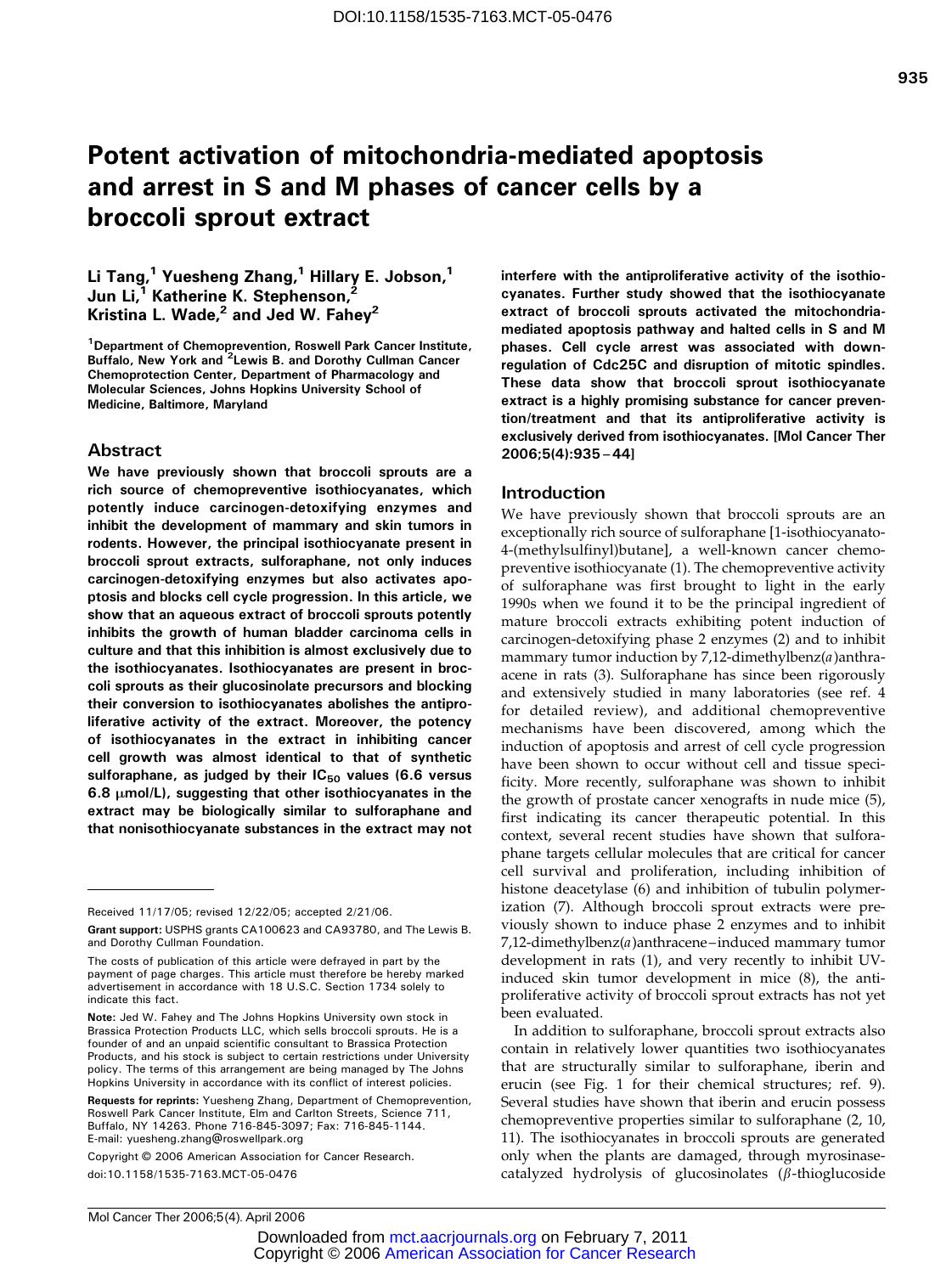

Total ITC:  $173 \pm 2.4$  µmol/g powder broccoli sprout extract

Figure 1. Isothiocyanate content in broccoli sprout extract. Myrosinase-treated broccoli sprout extracts (lyophilized powder) were dissolved in water. Total isothiocyanate content was determined by the cyclocondensation assay (reaction with 1,2-benzenedithiol; ref. 18), whereas the levels of iberin  $[A; CH_3S(0)(CH_2)_3NCS, 25\%]$ , sulforaphane  $[B; CH_3S(0)(CH_2)_4NCS, 70\%]$ , and erucin  $[C; CH_3S(CH_2)_4NCS, 5\%]$ were measured with reverse-phase high-performance liquid chromatography, as described in Materials and Methods. Representative of at least three runs.

N-hydroxysulfates; refs. 1, 9). However, recent studies have revealed that formation of isothiocyanates in broccoli sprouts is highly temperature dependent, not only because of its dependence upon myrosinase, but also due to the presence of epithiospecifier protein. Epithiospecifier protein binds to and converts the intermediates of glucosinolate hydrolysis (thiohydroximate-O-sulfonates) to nitriles or cyanoepithioalkanes at the expense of isothiocyanates (12). Epithiospecifier protein is highly temperature sensitive, and Matusheski et al. (13) showed that heating broccoli sprouts to  $60^{\circ}$ C to  $70^{\circ}$ C for only 5 to 10 minutes destroyed virtually all epithiospecifier protein and increased sulforaphane yield by 3- to 7-fold, although further increase in temperature caused a decline in sulforaphane formation, presumably due to myrosinase inactivation. Thus, the method of preparation of broccoli sprouts for human consumption is an important issue, but the common practice of eating raw broccoli sprouts may lead to significant loss of sulforaphane and perhaps other isothiocyanates. It is noteworthy, however, that glucosinolates that escape myrosinase of plant origin can also be (at least partially) converted to isothiocyanates, following ingestion, by myrosinase from intestinal microflora (14-16); myrosinase is not known to exist in mammalian cells.

In the present study, we have evaluated the antiproliferative activity of broccoli sprout extracts and explored the underlying mechanism of action using human bladder carcinoma UM-UC-3 cells. We previously showed that several isothiocyanates, including sulforaphane, induced apoptosis and cell cycle arrest in this cell line (17). Our current results show that the broccoli sprout extracts impart potent antiproliferative activity and that such

activity depends almost entirely on the enzymatic conversion of glucosinolates to isothiocyanates. The antiproliferative activity of broccoli sprout extracts is associated with induction of apoptosis and cell cycle arrest. We further show that broccoli sprout extracts preferentially activate the mitochondria-mediated apoptosis pathway and arrest cells in S and M phases. The latter is associated with down-regulation of cell division cycle 25C (Cdc25C) and disruption of the mitotic spindle assembly.

# Materials and Methods

#### **Chemicals**

Sulforaphane and glucoraphanin were purchased from LKT Laboratories (St. Paul, MN) and Royal Veterinary and Agricultural University (KVL, Denmark), respectively. The antibodies specific for caspases and poly(ADP-ribose)polymerase were purchased from Cell Signaling Technology (Beverly, MA). The antibodies specific for cell cycle regulators and glyceraldehyde-3-phosphate dehydrogenase were purchased from Santa Cruz Biotechnology (Santa Cruz, CA) and Chemicon (Temecula, CA), respectively. Rhodamine 123 was purchased from Molecular Probes (Eugene, OR). All other chemicals were purchased from Sigma (St. Louis, MO).

#### Cell Culture

Human bladder cancer UM-UC-3 cells were purchased from the American Type Culture Collection (Manassas, VA) and grown in McCoy's 5A medium with L-glutamine, supplemented with 10% fetal bovine serum. The medium and fetal bovine serum were purchased from Cellgro (Herndon, VA) and Biosource International (Camarillo, CA), respectively. Cells were maintained in  $75 \text{ cm}^2$  flasks in a humidified incubator at  $37^{\circ}$ C with 5% CO<sub>2</sub>.

#### Preparation of Broccoli Sprout Extracts

Broccoli sprout extracts were prepared from 3-day-old fresh sprouts, which were grown by Sprouters Northwest (Kent, WA) using seeds purchased from Caudill Seed Co., Inc. (Louisville, KY). Briefly, fresh 3-day-old broccoli sprouts were added to boiling water at a ratio of 100 kg sprouts per 300 liters of water, in a steam-jacketed kettle with stirring. The sprouts were added slowly to ensure that water temperature never dropped below 95°C. The sprouts were boiled for 30 minutes and were then filtered out by passing the mixture through a conical stainless mesh screen (1 mm mesh) after the mixture was cooled to  $\sim$  38 $^{\circ}$ C. This process inactivates endogenous epithiospecifier protein and myrosinase and simultaneously extracts glucosinolates. The filtrates were kept in stainless-steel drums, and the conversion of glucosinolates to isothiocyanates in the filtrates was initiated by adding a homogenized daikon sprout preparation containing myrosinase. Fresh daikon sprouts (also produced at Sprouters Northwest) contain low amounts of glucosinolates but a very high amount of active myrosinase, and unlike broccoli sprouts, are not known to contain epithiospecifier protein. Approximately 3.2 kg daikon sprouts (myrosinase activity:  $\sim$  6 units/g fresh sprouts) were homogenized in a small volume of the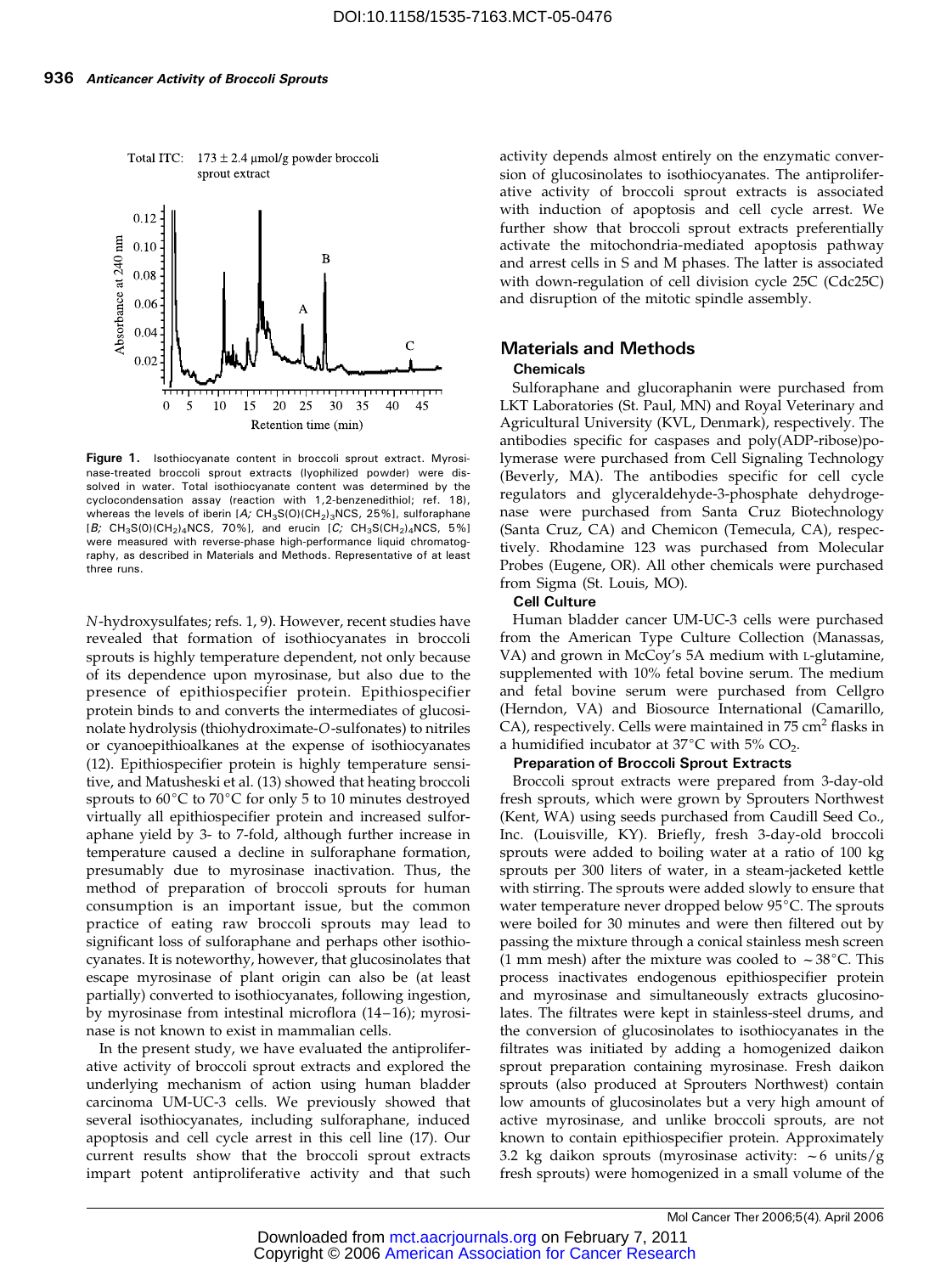above-described broccoli sprout filtrates and then immediately mixed with the remaining filtrates (final volume:  $\sim$  325 liters). This mixture was kept in the original kettle, incubated at  $32^{\circ}$ C to  $38^{\circ}$ C for 3.5 hours with occasional stirring, and passed through a stainless mesh screen as described above. The filtrates were transferred to trays and freeze-dried to yield 2.8 kg powder (from 100 kg broccoli sprouts). The freeze-dried extract was stored at  $-70$ °C until used.

When comparing the antiproliferative activity of broccoli sprout extracts with and without conversion of glucosinolates to isothiocyanates, we prepared additional extracts. Briefly, 20 g broccoli sprouts were added to 100 mL water at either  $100^{\circ}$ C or  $70^{\circ}$ C for 3 minutes. As already described, myrosinase is rapidly inactivated at  $100^{\circ}$ C, resulting in no isothiocyanate formation, whereas at  $70^{\circ}$ C myrosinase is still active but epithiospecifier protein is totally inactivated, thus leading to the formation of a maximal amount of isothiocyanates. After heat treatment and cooling to room temperature, evaporated water was replaced and the mixture was homogenized in a Waring blender for 10 minutes. The homogenates were centrifuged at 500  $\times$ for 10 minutes to remove insoluble materials and the supernatants were stored at  $-70^{\circ}$ C until use.

#### Measurement of Isothiocyanates in Broccoli Sprout Extracts

Total isothiocyanate content in each broccoli sprout extract was determined by the high-performance liquid chromatography –based cyclocondensation assay (18). For the freeze-dried broccoli sprout isothiocyanate extracts, the proportion of each of the three isothiocyanates that have been previously shown to exist in broccoli sprout extracts, including sulforaphane, iberin, and erucin (9), was determined by reverse phase high-performance liquid chromatography. Briefly, the extract was dissolved in water and the insoluble material was removed by filtration. The sample was then applied to an analytic C18 column (Partisil 10, ODS-2,  $4.6 \times 250$  nm, 10  $\mu$ m, Whatman, Clifton, NJ), which was equilibrated with 1% acetonitrile/99% water and eluted at 1 mL/min. A linear gradient run from 1% acetonitrile/99% water to 100% acetonitrile in 60 minutes was initiated 2 minutes after sample injection. Elution was monitored at 240 nm (the approximate  $\lambda_{\text{max}}$  of all three isothiocyanates being evaluated). The retention time of each isothiocyanate and its content in the sample was determined by comparison with authentic standards purchased from LKT Laboratories. The extract was also examined for presence of the corresponding glucosinolate (e.g., glucoraphanin, glucoiberin, and glucoerucin) by hydrophilic interaction liquid chromatograph as reported by Troyer et al. (19).

### Cell Proliferation Assay

Cells were seeded in 96-well plates ( $5 \times 10^3$  cells per well with  $150 \mu L$  medium) and grown for 24 hours. The broccoli sprout extracts, sulforaphane, and glucoraphanin were dissolved in cell culture medium, acetonitrile, and water, respectively. The final concentration of total isothiocyanate of extracts prepared with glucosinolate hydrolysis, sulforaphane, glucoraphanin, and total glucosinolate of extracts prepared without glucosinolate hydrolysis in each well ranged from  $1.56$  to  $100 \mu \text{mol/L}$  (isothiocyanate extracts and sulforaphane) and  $1.56$  to  $1,000 \mu$ mol/L (glucoraphanin and glucosinolate extracts). The final concentration of acetonitrile in sulforaphane-containing medium was  $\leq 0.1\%$  (v/v). Cells were incubated with the sprout extracts, sulforaphane, or glucoraphanin for 72 hours and cell density in each well was measured by 3-(4,6 dimethylthiazol-2-yl)-2,5-diphenyltetrazolium bromide assay (20). The growth curve of extract-treated cells was plotted to determine the  $IC_{50}$ .

#### Western Blot Analysis

A total of  $1.5 \times 10^6$  cells were grown in each 10 cm dish with 10 mL medium for 24 hours and then were treated with the extracts at a desired isothiocyanate concentration for 24, 48, and 72 hours, respectively. At the end of treatment, cells in each dish were harvested by trypsinization and centrifugation at  $500 \times g$  for 5 minutes at  $4^{\circ}$ C. The cell<br>pellet from each dish was washed once with 10 mL ice-cold pellet from each dish was washed once with 10 mL ice-cold PBS and was centrifuged again. Each cell pellet was then suspended in 200 µL cell lysis buffer from Cell Signaling Technology, which was supplemented with 1 mmol/L phenylmethylsulfonyl fluoride, and was sonicated using a Branson's Model 450 sonifier. The lysates were centrifuged at  $10,000 \times g$  for 5 minutes at  $4^{\circ}$ C, and the supernatant was<br>used, for analysis. Protein concentration in each sample used for analysis. Protein concentration in each sample was measured using a bicinchoninic acid assay kit (Pierce, Rockford, IL). Each sample (50 µg protein) was resolved by SDS-PAGE (8-15%) and blotted to polyvinylidene difluoride membranes, which were probed by specific antibodies and visualized using an ECL chemiluminescence system from Amersham Biosciences (Piscataway, NJ).

Measurement of Mitochondrial Transmembrane Potential  $(\Delta \Psi_{\rm m})$ 

Cells were grown in 10 cm dishes ( $1.5 \times 10^6$  per dish with 10 mL medium) for 24 hours and then treated with the broccoli sprout extract at an isothiocyanate concentration of  $0$ , 15, or 30  $\mu$ mol/L in the culture medium for 48 hours. At the end of treatment, cells were harvested and washed with fresh medium. A total of  $1 \times 10^6$  cells were suspended in 1 mL fresh medium and incubated with  $10 \mu$ g rhodamine 123 for 30 minutes at  $37^{\circ}$ C. Cells were then washed twice with fresh medium and immediately analyzed by flow cytometry to determine fluorescence intensity. Rhodamine 123 is readily and selectively sequestered by normal mitochondria (cells showing strong fluorescence) but is removed from the latter when  $\Delta \Psi_{\text{m}}$  is lost (cells showing diminished fluorescence). Ten thousand cells were examined in each sample using a Becton Dickinson FACScan (Becton Dickinson, San Jose, CA).

#### Analysis of Apoptosis

The cell death detection ELISAPLUS kit from Roche Applied Science (Indianapolis, IN), which detects histone-associated DNA fragments (mononucleosomes and oligonucleosomes) in cytoplasmic fractions of cells, was used to assess apoptosis in cells treated by the broccoli sprout extract. Ten thousand cells were placed in each well of 96-well plates with  $150 \mu L$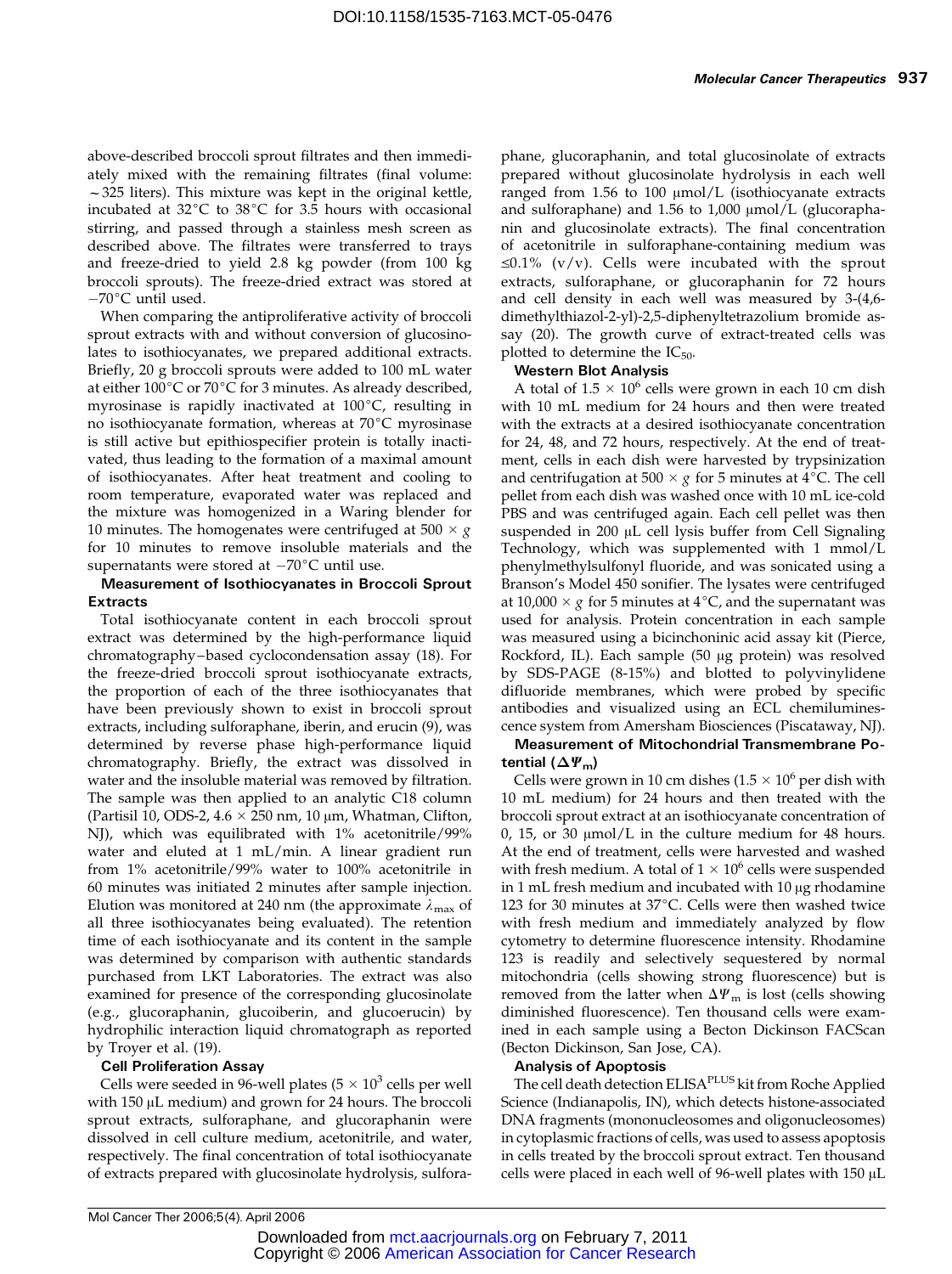medium and grown for 24 hours and then incubated with the extract at a total isothiocyanate concentrations of 0, 15, or 30 µmol/L in fresh medium for 48 hours. Apoptosis was measured according to the instructions of the manufacturer.

#### Analysis of Cell Cycle Arrest

Cells were treated with the broccoli sprout extract and then harvested as described in the Western blot analysis. For each sample,  $1 \times 10^6$  cells were suspended in 1 mL modified Krishan buffer containing  $1 g/L$  sodium citrate, 20 mg/L RNase, 0.3% NP40, and 50 mg/L propidium iodide (21), and incubated on ice in the dark for at least 1 hour. Cell cycle distribution was then determined by flow cytometry, and 10,000 cells per sample were analyzed.

# Immunofluorescence Staining for Microtubules

Cells were grown on 12 mm glass cover slides placed in six-well plates ( $0.3 \times 10^6$  cells per slide with 2 mL medium in each well) for 24 hours, and then exposed to the broccoli sprout extract at a total isothiocyanate concentration of 0 or 15  $\mu$ mol/L for 24 hours. After washing once with icecold PBS, cells were fixed with 3.7% formaldehyde in PBS for 10 minutes at room temperature. Following three washes with PBS, cells were permeabilized with wash buffer (0.1% Triton X-100 and 1% bovine serum albumin in PBS) for 10 minutes, and treated with 10% mouse serum in PBS for another 10 minutes. Following three more rinses with wash buffer, cells were incubated for 1 hour at  $37^{\circ}$ C with a monoclonal antibody against  $\alpha$ -tubulin raised in mice (Sigma). Following another three washes through wash buffer, cells were incubated with a FITC-conjugated goat anti-mouse secondary antibody from Santa Cruz Biotechnology for 30 minutes in a dark chamber. Finally, cells were washed again with wash buffer and mounted on microscope slides with mounting medium (Molecular Probes), which contained 4',6-diamidino-2-phenylindole to counterstain DNA in cells. Fluorescence microscopy was used to analyze samples.

#### Wright-Giemsa Staining and Quantification of Mitotic Figures

Cells were seeded in 10 cm dishes  $(1.5 \times 10^6 \text{ per dish})$ with 10 mL medium) and grown for 24 hours, treated with broccoli sprout extracts, and harvested as described above. After washing them once with PBS, cells were pelleted by low-speed centrifugation, resuspended in PBS, and transferred to microscope slides using a Shandon Cytospin 4 from Thermo Electron Corp. (Pittsburgh, PA). Cells on the slides were dried at room temperature and stained with Wright-Giemsa solution (Sigma). After rinsing and air drying, cover slides were affixed and slides were analyzed by light microscopy. The percentage of mitotic figures was determined by analyzing a minimum of 150 cells in at least 20 fields per slide.

#### **Statistics**

Results were expressed as mean  $\pm$  SD (at least three determinations). Data were analyzed by one-way ANOVA, followed by Dunnett's  $t$  test for separate comparisons with the control group. When the comparison involved only two groups, the data were analyzed by Student's  $t$  test. Differences were considered significant at  $P < 0.05$ .

#### Results

#### Isothiocyanate Contents in Broccoli Sprout Extracts

Our previous studies have shown that only three isothiocyanates, sulforaphane, iberin, and erucin, are present in aqueous broccoli sprout extracts, and they are derived from glucoraphanin, glucoiberin, and glucoerucin, respectively (1, 9). Because our preliminary study showed that two glucosinolates, including sinigrin (the precursor of allyl isothiocyanate) and gluconasturtinn (the precursor of phenethyl isothiocyanate), had no antiproliferative activity against human bladder cancer cells (results not shown), whereas both allyl isothiocyanate and phenethyl isothiocyanate displayed potent activity (17), we focused in the current study on broccoli sprout extracts in which all glucosinolate had been converted to isothiocyanates. In fact, as will be described later, both glucoraphanin and a broccoli sprout extract in which the glucosinolate were not hydrolyzed due to heat-induced myrosinase inactivation showed little antiproliferative activity. The freeze-dried isothiocyanate-rich extract of broccoli sprouts contained 173 µmol total isothiocyanate per gram of extract (dry powder), of which 70%, 25%, and 5% were sulforaphane, iberin, and erucin, respectively (Fig. 1). These results are consistent with our previous findings (1, 9). The glucosinolates in the extract were fully hydrolyzed by myrosinase, as they were undetectable in the isothiocyanate extract (results not shown).

#### Stability of Isothiocyanates in Lyophilized Broccoli Sprout Extracts

The lyophilized isothiocyanate-rich extract had been stored for nearly 1 year at the time this report was prepared for publication. We were interested in the stability of the isothiocyanates in the extract stored under different conditions. The isothiocyanates were quite unstable when the extract was stored at room temperature, as only 48% and 24% isothiocyanates remained after 5 and 11 months, respectively (Fig. 2). The degradation rates of the isothiocyanates in the extract when stored at  $-20^{\circ}$ C and  $-70^{\circ}$ C were identical and were considerably slower than at room temperature, as 91% and 84% isothiocyanates remained in the extract after 5 and 11 months of storage under these conditions, respectively (Fig. 2). These results show that freezing is required to significantly retard the rate of degradation of the isothiocyanates in the extracts.

#### Growth Inhibition of Human Bladder Cancer Cells by the Isothiocyanate Extracts of Broccoli Sprouts

We next asked three questions: (a) does the broccoli sprout isothiocyanate extract display antiproliferative activity; (b) if so, is the antiproliferative activity of the extract accounted for by the isothiocyanates; and  $(c)$  if the isothiocyanates are responsible for the antiproliferative activity of the extract, is such an activity comparable with that of sulforaphane, because sulforaphane comprises 70% of the total isothiocyanates in the extract and the remaining two isothiocyanates are structurally similar to sulforaphane. The results are shown in Fig. 3 and can be summarized as follows: First, incubation of UM-UC-3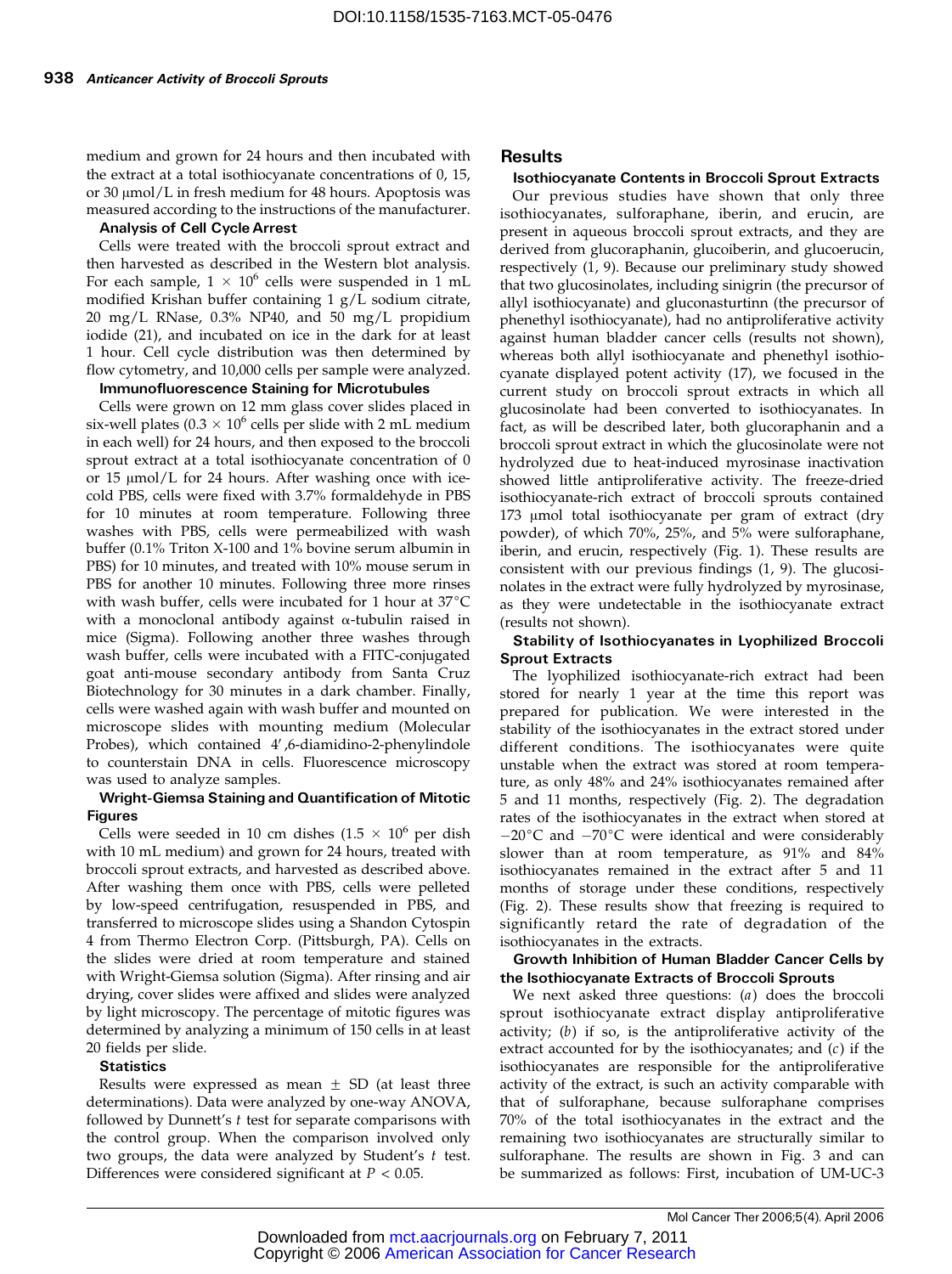

Figure 2. Stability of isothiocyanate (ITC) in a dry broccoli sprout extract. Myrosinase-treated broccoli sprout extracts (lyophilized powder) were either stored at room temperature ( $RT$ ),  $-20^{\circ}$ C, or  $-70^{\circ}$ C, and at the indicated times the total isothiocyanate content in the extracts were determined by the cyclocondensation assay. Points, mean ( $n = 3$ ); bars, SD. Note that the two lines showing the degradation rates of the isothiocyanates at  $-20^{\circ}$ C and  $-70^{\circ}$ C overlap one another.

cells with isothiocyanate-rich sprout extracts led to inhibition of cell growth, with an  $IC_{50}$  value of 6.8 µmol/L isothiocyanate (Fig. 3A). Second, the conversion of glucosinolates to isothiocyanates was essential for broccoli sprout extracts to exhibit antiproliferative activity, as neither glucoraphanin (Fig. 3A) nor broccoli sprout extracts in which myrosinase was heat-inactivated (thus blocking conversion of glucosinolates to isothiocyanates; Fig. 3B), could significantly retard the growth of UM-UC-3 cells. Third, the potency of the isothiocyanates in broccoli sprout extracts in inhibiting the growth of UM-UC-3 cells is almost identical to that of sulforaphane, as the IC<sub>50</sub> value of the latter is 6.6  $\mu$ mol/L (Fig. 3A). This suggests that the antiproliferative activities of iberin and erucin may be similar to that of sulforaphane and that other substances in broccoli sprout extracts do not interfere with the antiproliferative activity of the isothiocyanates.

In this context, it is noteworthy that our previous study (1) has shown that broccoli sprouts contain very low levels of indole glucosinolates  $(-3% )$  of isothiocyanate-forming glucosinolates). Hydrolysis of indole glucosinolates by myrosinase may give rise to indole-3-carbinol, which has been shown to display antiproliferative activity in cultured cells at relatively high concentrations ( $\geq$ 50  $\mu$ mol/L; ref. 22). However, the level of indole-3-carbinol in the broccoli sprout extracts, if any, is probably far below what is needed to have an effect on the antiproliferative effects of the isothiocyanates.

#### Induction of Apoptosis by Broccoli Sprout Isothiocyanate Extract in Human Bladder Cancer Cells

Sulforaphane was previously shown to induce apoptosis of UM-UC-3 cells at 7.5 to 30  $\mu$ mol/L, which was associated with mitochondrial damage, cytoplasmic relocation of cytochrome  $c$ , cleavage/activation of caspase-9 and caspase-3, as well as cleavage of poly(ADP-ribose) polymerase (17, 23). The isothiocyanates in broccoli sprout extracts behaved similarly. When cells were treated by the extract at the total isothiocyanate concentrations of 7.5, 15, and 30  $\mu$ mol/L for 24 to 72 hours, there was a doseand time-dependent increase in the cleavage of caspase-9, caspase-3, and poly(ADP-ribose)polymerase. Similar to sulforaphane (17), the extract had no detectable effect on caspase-8 (Fig. 4A). Moreover, the isothiocyanate extract also caused mitochondrial damage, as cells with loss of  $\Delta\Psi_{\rm m}$  increased 2.4- and 3.2-fold after incubation with the extract for 48 hours at the total isothiocyanate concentrations of  $15$  and  $30 \mu \text{mol/L}$  (Fig. 4B). Apoptosis induction by the extract was further documented by increased cytoplasmic accumulation of histone-associated DNA fragments. After treatment of cells with the extract at the total isothiocyanate concentrations of 15 and  $30 \mu$ mol/L for 48 hours, cytoplasmic levels of histoneassociated DNA fragments increased 4.4- and 5.2-fold, respectively (Fig. 4C). Taken together, these results show that, much like sulforaphane, broccoli sprout isothiocyanate extracts stimulate the mitochondria-mediated intrinsic apoptosis pathway.

Arrest of Cell Cycle Progression by Broccoli Sprout Isothiocyanate Extract in Human Bladder Cancer Cells

In addition to inducing apoptosis, sulforaphane is also known to cause cell cycle arrest in various cell lines. It arrested UM-UC-3 cells in both S and  $G_2$ -M phases at 7.5 to 30  $\mu$ mol/L (17). Likewise, incubation of UM-UC-3 cells



Figure 3. Effect of sulforaphane (SF), glucoraphanin, and broccoli sprout extracts on cancer cell growth. Human bladder cancer UM-UC-3 cells were grown in 96-well plates (5  $\times$  10<sup>3</sup> per well) for 24 h and then exposed to the test agent at indicated concentrations for 72 h. At the end of treatment, cell density in each well was determined using 3-(4,6dimethylthiazol-2-yl)-2,5-diphenyltetrazolium assay (20). Points, mean  $(n = 6-8)$ ; the SD values are too small to be visible. The isothiocyanate extract used in  $\bf{A}$  was the freeze-dried broccoli sprout extract in which all glucosinolates were converted to isothiocyanates, and the contents of isothiocyanates in the extract are shown in Fig. 1. The extracts used in **B** were prepared without lyophilization as described in Materials and Methods. Briefly, broccoli sprouts were mixed with water either at  $70^{\circ}$ C [maximal conversion of glucosinolate to isothiocyanate (ITC extract) by endogenous myrosinase after epithiospecifier protein inactivation] or  $100^{\circ}$ C [minimal conversion of glucosinolates to isothiocyanates (GS extract) due to myrosinase inactivation] for 3 min, followed by homogenization in a Waring blender. The homogenates were centrifuged at low speed to remove insoluble materials before use for bioassay. The total isothiocyanate content was  $1.06 \pm 0.03$   $\mu$ mol/mL isothiocyanate extract and  $0.02 \pm 0$  µmol/mL glucosinolate extract, as measured by the cyclocondensation assay.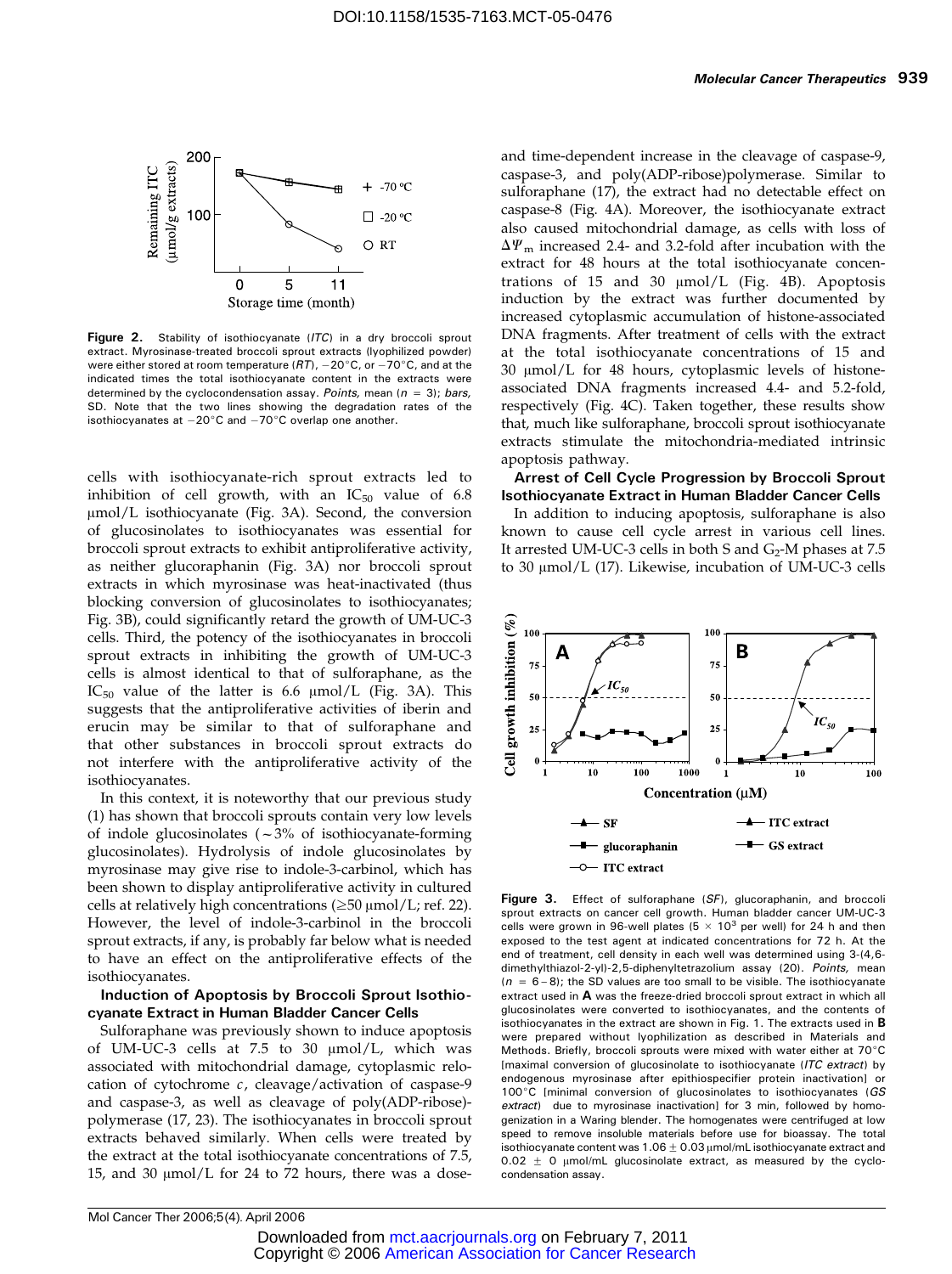

Figure 4. Activation of mitochondria apoptosis pathway by broccoli sprout isothiocyanate extract. UM-UC-3 cells (1.5  $\times$  10<sup>6</sup> per plate) were grown in 10 cm plates with 10 mL medium for 24 h and were then treated with freeze-dried broccoli sprout isothiocyanate extract at the indicated isothiocyanate concentrations for 24, 48, or 72 h. At the end of treatment, cells were harvested for various analyses.  $A$ , detection of cleavage of caspase-3, caspase-8, caspase-9, and poly(ADP-ribose)polymerase by Western blot, using glyceraldehyde-3-phosphate dehydrogenase (GAPDH) as a loading control. **B**, measurement of  $\Delta \Psi_m$  by flow cytometry, using rhodamine 123 as a mitotracker. Cells were treated with the extract for 48 h, and 10,000 cells per sample were analyzed.  $C$ , detection of accumulation of cytoplasmic histone-associated DNA fragments by an ELISA kit. Cells were treated with broccoli sprout isothiocyanate extract for 48 h before analysis. Columns, mean  $(n = 3)$ ; bars, SD.

with broccoli sprout extract at the isothiocyanate concentrations of 7.5, 15, and 30  $\mu$ mol/L generally led to time- and dose-dependent cell cycle arrest in  $G_2$ -M phase and to a lesser extent in S phase (Table 1). The number of cells in  $G<sub>2</sub>$ -M and S phases increased 6.4 and 4.5 times, respectively, after treatment with the extract at the highest isothiocyanate concentration for 72 hours. Interestingly, prolonged culture of UM-UC-3 cells led to accumulation of control cells in  $G_1$  phase, as there were 79.0% and 83.8% control cells in  $G_1$  phases after growing for 48 and 72, hours, respectively, compared with 53.3% cells in  $G_1$  phase at the 24 hours time point (Table 1). The reason for this phenomenon is not entirely clear, but may result from an increasingly unfavorable growth environment, e.g., increased cell density/increased cell contact and diminished availability of nutrients in the culture medium. Moreover, treatment of UM-UC-3 cells with the extract also caused the formation of both subdiploid cells (sub- $G_1$ ) and cells that were more than tetraploids (>4n DNA; Table 1). However, formation of sub- $G_1$  cells occurred maximally at  $15 \text{ }\mu\text{mol/L}$  isothiocyanate and was not correlated with caspase-mediated apoptosis, which was the strongest at 30  $\mu$ mol/L isothiocyanate (Fig. 3). Formation of cells containing >4n DNA is consistent with arrest of mitosis as described later, but was detected only at  $15 \mu$ mol/L isothiocyanate.

We next examined the effect of the broccoli sprout isothiocyanate extract on cyclin B1/cdc2 (important for  $G_2$ -M phase transition) and cyclin  $A$ /cdk2 (important for S-phase transition) in UM-UC-3 cells, but no downregulation of any of these proteins was detected (Fig. 5). Instead, there were slight increases in the levels of cdc2 and cdk2 after treatment with the extract, which might result from increased cell numbers in these phases due to arrest. This contrasts with our previous finding that sulforaphane down-regulates cyclin B1 (17). It is possible that certain chemicals in the broccoli sprout extracts may interfere with the effects of sulforaphane on cyclin B1. Cdc25B and Cdc25C are nuclear phosphatases and are involved in both  $G_2$ -M and S phase regulation by modulating the activity of cyclin-dependent kinases. Sulforaphane has previously been shown to down-regulate both Cdc25B and Cdc25C in human prostate cancer cells (24). The broccoli sprout isothiocyanate extract had no effect on Cdc25B but caused down-regulation of Cdc25C at 30  $\mu$ mol isothiocyanate per liter in UM-UC-3 cells (Fig. 5), suggesting that these proteins either are not involved or play a limited role in mediating cell cycle arrest by the isothiocyanate extract. Because S-phase arrest was more prominent at 30 µmol isothiocyanate per liter, it is possible that down-regulation of Cdc25C may contribute more to S-phase arrest than to  $G_2$ -M phase arrest. Previous studies have shown that down-regulation of Cdc25C by chemopreventive agents may be associated with cell cycle arrest in  $G_2$ -M, S and  $G_2$ -M, or S phase (25–27).

#### Disruption of Mitotic Spindle and Arrest of Mitosis by Broccoli Sprout Isothiocyanate Extract

Sulforaphane and erucin, both of which are present in the broccoli sprout isothiocyanate extract, were previously shown to disrupt mitotic spindles and cause M-phase arrest in mammary carcinoma cells, presumably by inhibiting tubulin polymerization (7). We reasoned that broccoli sprout isothiocyanate extract might affect mitotic spindles and cause M-phase arrest in bladder cells as well. Thus, mitotic spindles were visualized under fluorescence microscopy after immunostaining of  $\alpha$ -tubulin with an FITC-tagged antibody. As shown in Fig. 6, control cells showed characteristic two-polar mitotic spindles with aligned DNA (Fig. 6A and B), mitotic figures ranging from early metaphase to telophase were scattered throughout the whole cell population. However, after treatment with the isothiocyanate extract at 15 µmol isothiocyanate per liter for 24 hours, cells were devoid of well-organized mitotic spindles, microtubules were scrambled together, and cells showed single or multipolar structures without equatorial metaphase alignment or separation of DNA (Fig. 6C and D). The mitotic spindle disruption was associated with cell arrest in mitosis as documented by Wright-Giemsa staining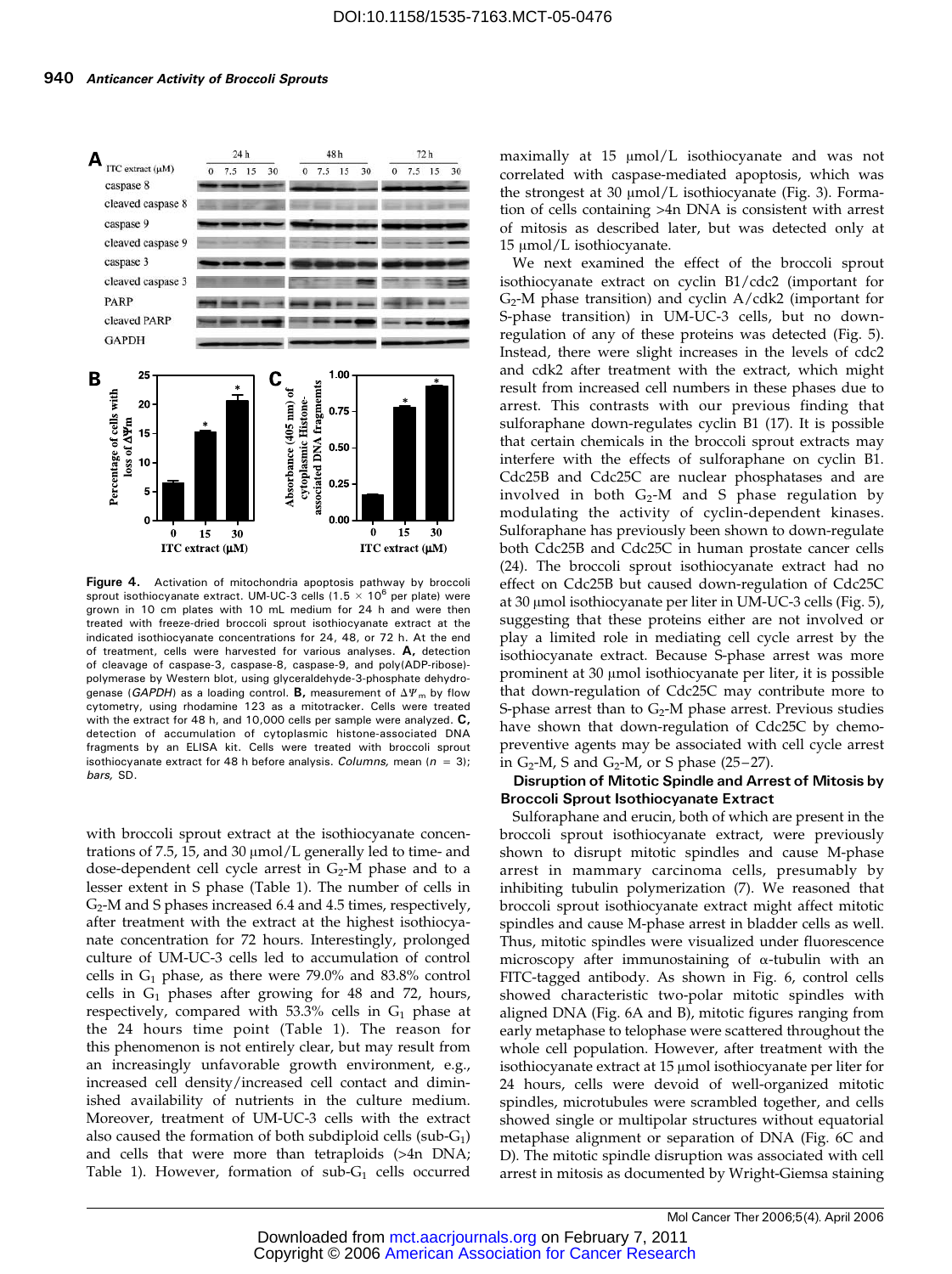| Isothiocyanate extract (µmol/L) | Cell cycle distribution (%) |                |                  |                  |                    |  |
|---------------------------------|-----------------------------|----------------|------------------|------------------|--------------------|--|
|                                 | $Sub-G_1$                   | G <sub>1</sub> | S                | $G_2$ -M         | Cells with >4n DNA |  |
| 24-h treatment                  |                             |                |                  |                  |                    |  |
| $\boldsymbol{0}$                | $2.1 \pm 0.4$               | 53.3 $\pm$ 1.7 | $32.9 \pm 1.6$   | $10.9 \pm 0.4$   | $0.8 \pm 0.2$      |  |
| 7.5                             | $2.2 \pm 0.5$               | $44.1 \pm 0.7$ | $37.6 \pm 0.8^*$ | $14.4 \pm 0.5^*$ | $1.6 \pm 0.2$      |  |
| 15                              | $3.4 \pm 0.8$               | $12.1 + 0.4$   | $42.5 \pm 2.4^*$ | $38.7 \pm 0.9*$  | $3.4 \pm 1.4^*$    |  |
| 30                              | $3.3 + 1.0$                 | $47.0 + 0.1$   | $31.3 \pm 1.2$   | $17.0 + 0.7*$    | $1.4 \pm 0.1$      |  |
| 48-h treatment                  |                             |                |                  |                  |                    |  |
| $\boldsymbol{0}$                | $2.1 \pm 0.2$               | 79.0 $\pm$ 0.8 | $11.8 \pm 0.5$   | $6.0 \pm 0.5$    | $1.1 \pm 0.2$      |  |
| 7.5                             | $5.7 \pm 0.7^*$             | $61.2 \pm 1.2$ | $22.7 \pm 0.7^*$ | $8.9 \pm 1.0^*$  | $1.6 \pm 0.8$      |  |
| 15                              | $5.6 \pm 1.2^*$             | $33.4 \pm 0.3$ | $15.5 \pm 0.5^*$ | $30.7 \pm 0.9*$  | $14.8 \pm 1.0^*$   |  |
| 30                              | $4.7 + 1.0*$                | $44.8 \pm 2.1$ | $25.9 + 0.8^*$   | $23.0 \pm 0.7^*$ | $1.6 \pm 0.6$      |  |
| 72-h treatment                  |                             |                |                  |                  |                    |  |
| $\theta$                        | $5.1 \pm 1.2$               | $83.8 \pm 2.9$ | $6.3 \pm 0.4$    | $3.8 \pm 1.8$    | $1.0 \pm 0.4$      |  |
| 7.5                             | $10.0 \pm 1.2^*$            | $71.7 \pm 1.5$ | $13.0 \pm 0.5^*$ | $3.8 \pm 0.9$    | $1.5 \pm 0.1$      |  |
| 15                              | $14.4 \pm 1.5^*$            | $36.8 \pm 4.3$ | $14.6 \pm 0.1^*$ | $20.7 \pm 2.1^*$ | $13.5 \pm 3.1^*$   |  |
| 30                              | $5.7 \pm 0.7$               | $39.7 \pm 2.7$ | $28.6 \pm 1.6^*$ | $24.2 \pm 1.7^*$ | $1.8 \pm 0.1$      |  |

Table 1.Effect of broccoli sprout isothiocyanate extract on cell cycle progression of UM-UC-3 cells

NOTE: Cells were grown in 10 cm plates (1.5  $\times$  10<sup>6</sup> per plate with 10 mL medium) for 24 hours and then exposed to isothiocyanate extract at desired concentrations for 24, 48, or 72 hours, respectively. Cells were harvested and analyzed by flow cytometry. Values are mean  $\pm$  SD,  $n = 3$ .  $*P < 0.05$ , different from the control.

of nuclei. The number of mitotic cells after treatment with the isothiocyanate extract at  $15 \mu$ mol isothiocyanate per liter for 24 hours increased from 7.6% in the control to 30.6% in extract-treated cells, a net increase of 23% (Fig. 7A and B). Significantly, examination of cells by flow cytometry showed that  $G_2$ -M phase cells increased from 10.9% in the control to 38.7% after treatment with the isothiocyanate extract at 15  $\mu$ mol/L for 24 hours (Table 1), a net increase of 27.8% (very close to the 23% mitotic cells detected by Wright-Giemsa staining, as described above). These findings therefore revealed that UM-UC-3 cells were arrested by the isothiocyanate extract primarily in M phase rather than in  $G_2$  phase.

Moreover, when UM-UC-3 cells were grown for 72 hours in the cultured medium initially dosed with the isothiocyanate extract at 15 µmol isothiocyanate per liter, there was an abundance of giant cells with large nuclei (sign of failed nuclear division) or multiple micronuclei (sign of mitotic catastrophe; Fig. 7C). Cell cycle distribution measured by flow cytometry – based DNA analysis showed that there were 13.5% cells with >4n DNA after treatment with the isothiocyanate extract, compared with 1% in the control group (Fig. 7D). These results suggest that nuclear division in UM-UC-3 cells may be persistently inhibited by the isothiocyanate extract, whereas DNA synthesis may continue and the cells may be subsequently killed by mitotic catastrophe.

#### **Discussion**

Our results show that isothiocyanate-rich broccoli sprout extracts are potent inhibitors of cancer cell growth, and that neither glucoraphanin nor broccoli sprout extracts in which glucosinolates were not hydrolyzed (due to heatinduced myrosinase inactivation) showed growth-inhibitory activity against UM-UC-3 cells (Fig. 3). To the best of our knowledge, this is the first study to show that the antiproliferative activity of broccoli sprout extracts is exclusively derived from the isothiocyanates. In light of these results, it is worth noting that we have previously shown that induction of carcinogen-detoxifying phase 2 enzymes by broccoli sprout extracts also depends on isothiocyanate formation (1). Moreover, the antiproliferative potency of the isothiocyanates in the crude broccoli sprout extract is almost identical to that of sulforaphane, suggesting that such an extract may be a replacement for sulforaphane for potential clinical test and use. This is significant, not only because chemical synthesis of sulforaphane is complex and costly, but also because when considered in the context of a



Figure 5. Effect of broccoli sprout isothiocyanate (ITC) extract on select cell cycle regulators. UM-UC-3 cells (1.5  $\times$  10<sup>6</sup> per plate) were grown in 10 cm plates with 10 mL medium for 24 h and were then treated with freeze-dried broccoli sprout isothiocyanate extract at indicated isothiocyanate concentrations for 24, 48, or 72 h. At the end of treatment, cells were harvested for analysis for various cell cycle regulators by Western blot. Glyceraldehyde-3-phosphate dehydrogenase (GAPDH) was used as a loading control.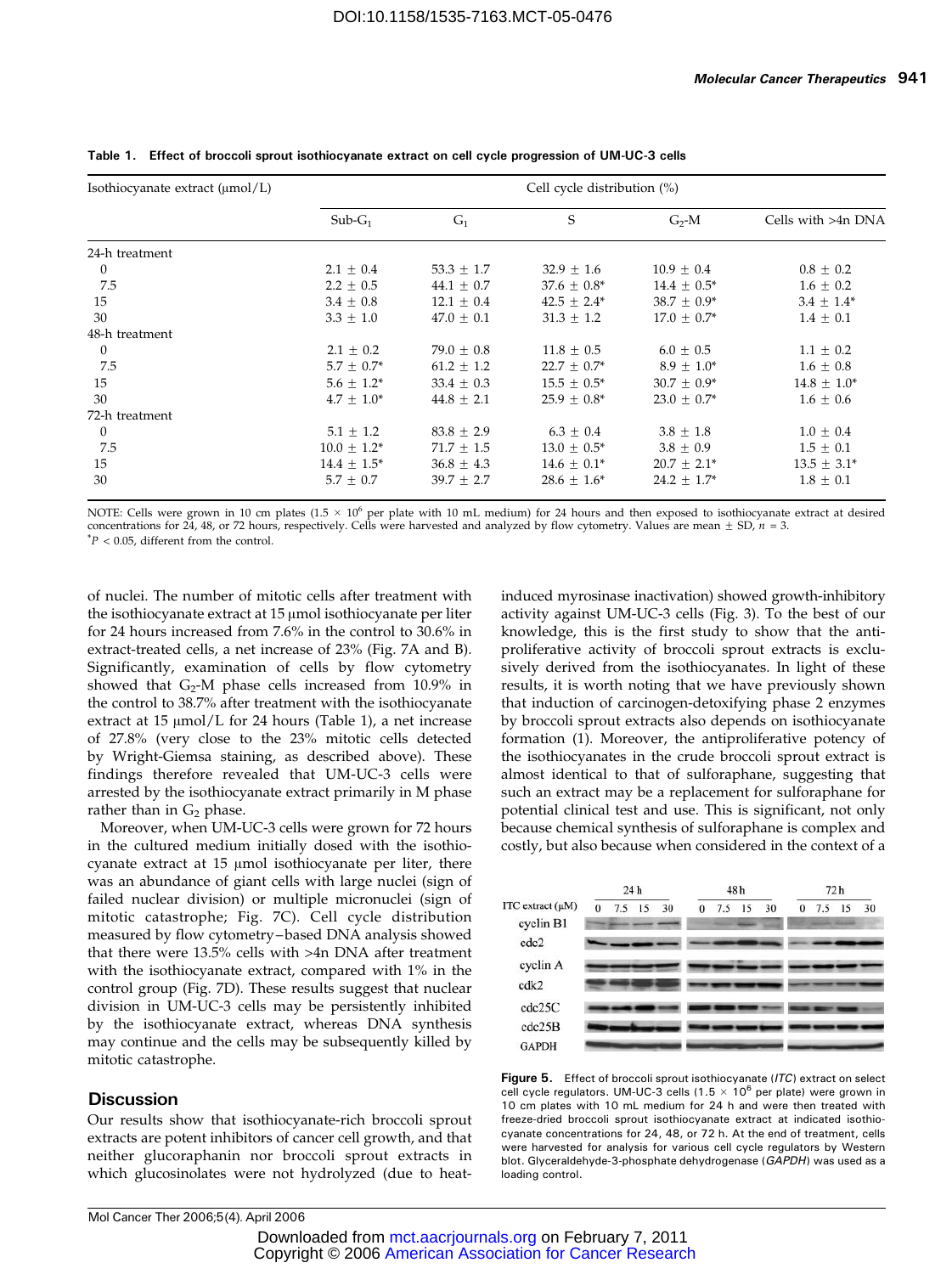

Figure 6. Effect of broccoli sprout isothiocyanate (ITC) extract on mitotic spindles and nuclear division. UM-UC-3 cells were grown in 12-mm glass cover slides for 24 h and then treated with either vehicle or freeze-dried broccoli sprout isothiocyanate extract at  $15 \mu$ mol isothiocyanate per liter for 24 h. The cells were then fixed in formaldehyde, permeabilized with Triton X-100, and probed with an anti- $\alpha$ tubulin primary antibody and an FITCconjugated secondary antibody (green). Nuclear DNA was stained with 4V,6-diamidino-2-phenylindole (blue). The fluorescence micrographs (magnification,  $\times$ 1,000) are representative of cells in the control (A, tubulin; B, tubulin and DNA) and extract-treated groups (C, tubulin; D, tubulin and DNA).

disease prevention strategy, plant extracts may be an important alternative to pharmaceutical agents. Broccoli sprout isothiocyanate extracts are also more attractive than fresh broccoli sprouts, as eating the latter likely causes significant loss of isothiocyanates due to the presence of epithiospecifier protein, as discussed in the Introduction. However, further development to increase the stability of isothiocyanates in such broccoli sprout extracts is warranted, as the isothiocyanates in our lyophilized extracts degraded at a considerable rate, particularly at room temperature.

Treatment of UM-UC-3 cells with broccoli sprout isothiocyanate extracts led to activation of mitochondriamediated apoptosis pathway, including mitochondrial damage, cleavage of caspase-3/9 and poly(ADP-ribose) polymerase, cytoplasmic accumulation of histone-associated DNA fragments, and absence of cleavage of caspase-8 (Fig. 4). Similar changes were previously observed in these cells after sulforaphane treatment (17, 23), indicating that the broccoli sprout isothiocyanate extract and sulforaphane elicit the same apoptosis-inducing mechanism. Both the broccoli sprout isothiocyanate extract in the current study and sulforaphane in our previous study (17) also caused S and  $G_2$ -M phase arrest in UM-UC-3 cells.

However, whether the isothiocyanate extract and sulforaphane share the same mechanisms of cell cycle arrest requires further investigation. Whereas sulforaphane was previously shown to decrease the level of cyclin B1 in these cells, the isothiocyanate extract had no effect on cyclin B1. Rather, the isothiocyanate extract down-regulated Cdc25C, which may account for S-phase arrest. The effect of sulforaphane on Cdc25C has not been examined in UM-UC-3 cells, although it was previously shown to down-regulate Cdc25C in prostate cancer cells through checkpoint kinase 2 –mediated phosphorylation of the protein (24). More importantly, in addition to causing S-phase arrest, our results show that the isothiocyanate extract potently arrests UM-UC-3 cells in M phase while exerting little effect on  $G_2$  phase. This raises the question whether individual isothiocyanates, including sulforaphane, selectively target M phase but not  $G_2$  phase, as isothiocyanates have been widely reported to arrest cells in  $G_2$ -M phase but there have been no studies to discern the effect of the compounds on  $G_2$  and M phases separately. Our studies clearly show that the isothiocyanate extract potently disrupts spindle assembly and blocks mitosis. Disruption of spindle assembly most likely resulted from inhibition of tubulin polymerization, because sulforaphane was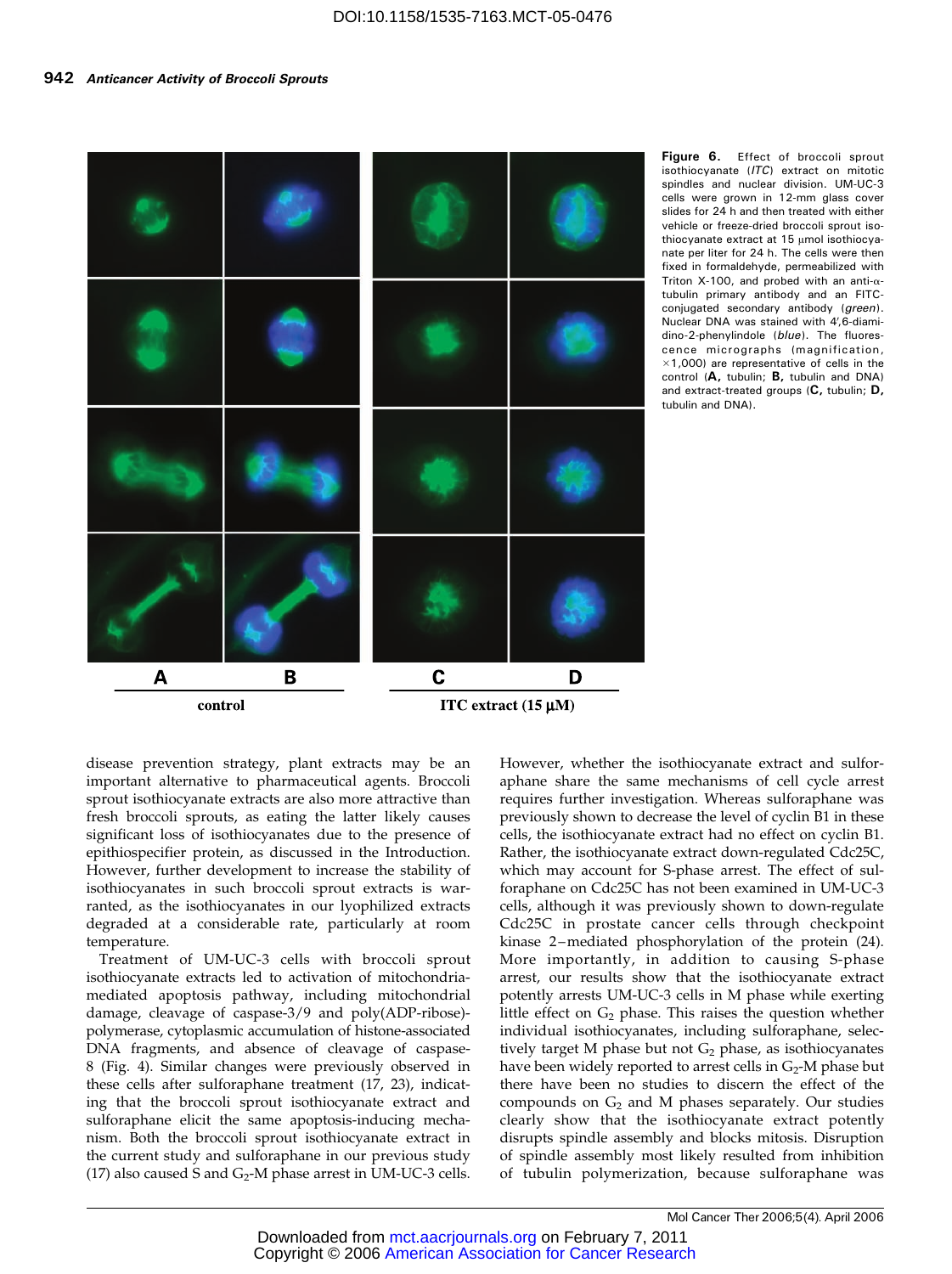previously shown to inhibit tubulin polymerization in an in vitro assay (7). Hence, both sulforaphane and broccoli sprout isothiocyanate extract seem to be microtubuledestabilizing agents, resembling Vinca alkaloids and some other antimitotic agents that are currently in clinical use for cancer treatment.

The broccoli sprout extracts show potent anticancer activity at 7.5 to 30  $\mu$ mol/L isothiocyanate concentrations. These concentrations seem to be achievable in vivo. Hu et al. (28) recently reported that after a single p.o. dose of 50 µmol sulforaphane (the major isothiocyanate in broccoli sprout extracts) to each rat weighing 120 to 150 g, plasma sulforaphane concentrations peaked at  $\sim$  20  $\mu$ mol/L. Isothiocyanates are principally metabolized through the mercapturic acid pathway in vivo, giving rise to dithiocarbamates, which are biologically similar to their parent isothiocyanates (29, 30). Although plasma concentrations of isothiocyanates plus dithiocarbamates peaked at 0.9 to 2.3  $\mu$ mol/L, when human volunteers were each fed a single dose of broccoli sprout extracts containing  $\sim$  200  $\mu$ mol total isothiocyanate, the total urinary concentrations of isothiocyanates plus dithiocarbamates on average were estimated to be  $>100$   $\mu$ mol/L during the first 8-hour period after isothiocyanate dosing (31, 32). Hence, the bladder epithelium where the majority of bladder cancers occur is exposed to high concentrations of isothiocyanates plus dithiocarbamates after dietary consumption of small amounts of broccoli sprout extracts.

In summary, broccoli sprouts are a rich source of sulforaphane and related isothiocyanates and potently inhibit the growth of human bladder cancer cells. The latter is associated with induction of apoptosis and cell cycle arrest. Our results show that isothiocyanate-rich broccoli sprout extracts activate the intrinsic apoptosis pathway and arrest cells in both S and M phases. Arrest of cell cycle progression by the extracts was associated with down-regulation of Cdc25C and disruption of mitotic spindles. Although the current study has involved only a single bladder cell line, it is tempting to predict that the broccoli sprout isothiocyanate extract will exert similar effects in other cancer cells. This prediction is based on the finding that the isothiocyanate extract and sulforaphane show very similar biological activity in UM-UC-3 cells, and the antiproliferative activity of sulforaphane has been reported in cell lines derived from various human cancers.



Figure 7. Arrest in mitosis by broccoli sprout isothiocyanate (ITC) extracts. UM-UC-3 cells were seeded in 10 cm plates and grown for 24 h before exposure to either vehicle or freeze-dried broccoli sprout isothiocyanate extract at 15 umol isothiocyanate per liter for 24 or 72 h. A and C, cells were stained with a Wright-Giemsa solution and cell morphologies were examined under a light microscope (magnification, ×1,000). *Arrows,* mitotic cell (**A**) or a giant cell with a large nucleus or multiple nuclei (C). B, the percentage of mitotic figures was determined by analyzing a minimum of 150 cells in at least 20 fields per slide; only cells that were treated with the extract or vehicle for 24 h were analyzed. D, analysis of cell cycle distribution by flow cytometry (10,000 cells per sample). PI, propidium iodide.

Mol Cancer Ther 2006;5(4). April 2006

 Copyright © 2006 American Association for Cancer Research Downloaded fro[m mct.aacrjournals.org on February 7, 2011](http://www.aacr.org/)